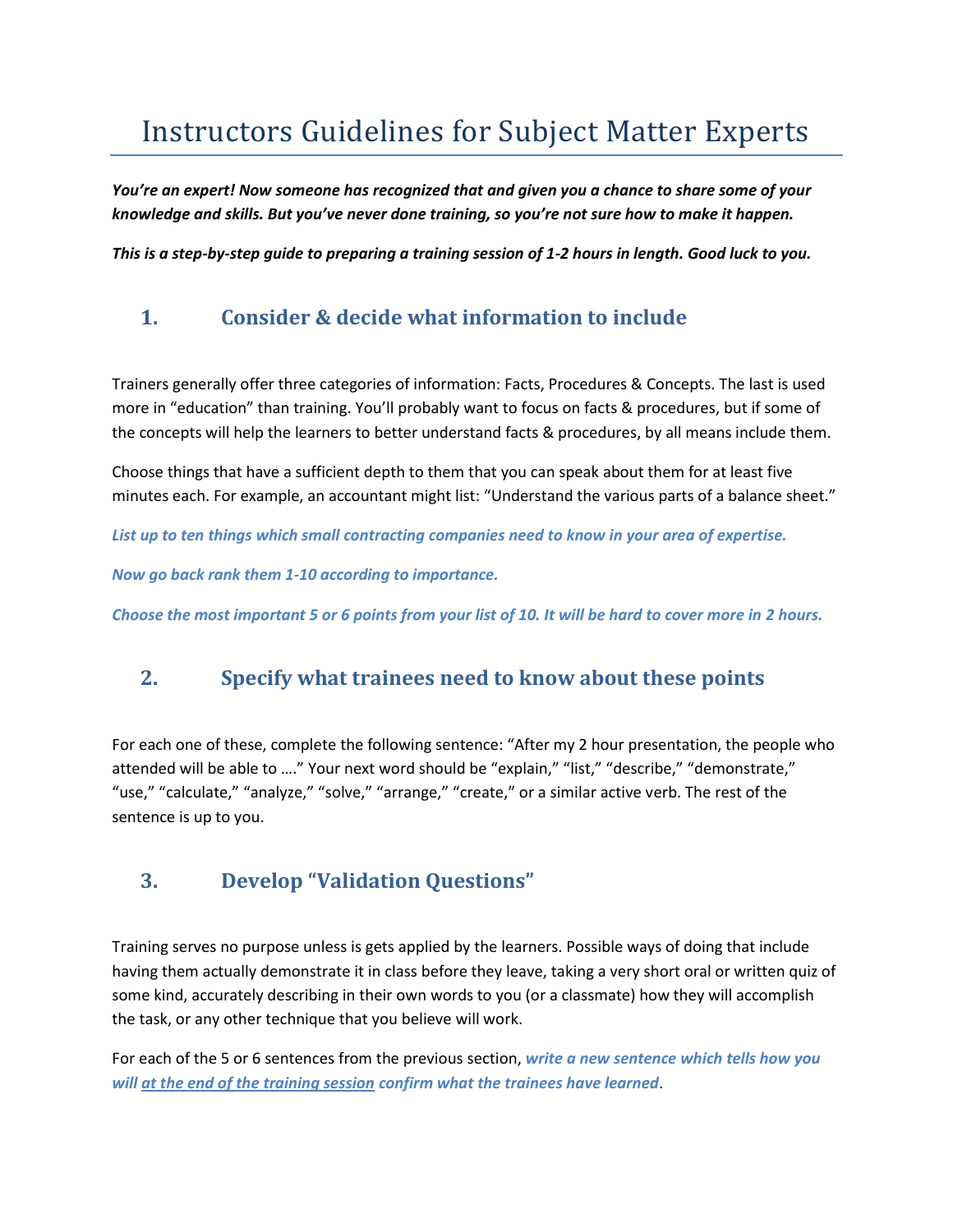# **4. Plan the overall presentation**

Adults learn best by doing. A standard adult "learning styles" model divides people into visual learners, kinesthetic (activity based) learners or auditory learners. Over 90% of people fall into the first two categories. What that means to you is that you need to structure your training in a way that allows your trainees to physically do things and see things, not just hear them. (One of the bestselling books on training is titled "Telling Ain't Training.")

Physical involvement may be created by doing an exercise, trying an experiment, accurately completing a form, discussing their experience with the topic with a classmate, solving a puzzle or problem, and so on. Simply having the trainees write notes is also an effective form of kinesthetic (active physical) involvement, so leave some space in your handouts (or give them blank sheets of paper) to encourage that.

#### *For each of the 5 or 6 points, list what you can do to involve the students in the lesson kinesthetically.*

Next, for each of the 5-6 points, how could you make the training visual? Could you demonstrate something, bring along samples, do a show-and-tell, present a short video, guide students through the process, or (at a minimum) write the key points on a flip chart or use a Power Point presentation.

*List visual options for each point.*

#### **5. Develop the lesson plan**

You need to create an outline of the material that will be covered. You should not try to write out a script; doing so tempts you to read it or memorize it, both bad ideas. First decide in what order you will present the 5-6 points. Sometimes this will be obvious based on the material, but not always. Your options include starting with: (a) the most interesting material to hook them in; (b) the simplest material, then the more complex; (c) the first step in a process or the most basic principle; (d) the big picture, then the parts; (e) whatever is likely to be most familiar to the trainees, and ending with the least familiar; (f) one source of information (such as a safety manual), then another source (installation manual, perhaps, etc.); (g) "how to" then "why" then "exceptions;" and many other possibilities.

*Re-order the 5-6 points into the sequence that makes the most sense for your presentation.*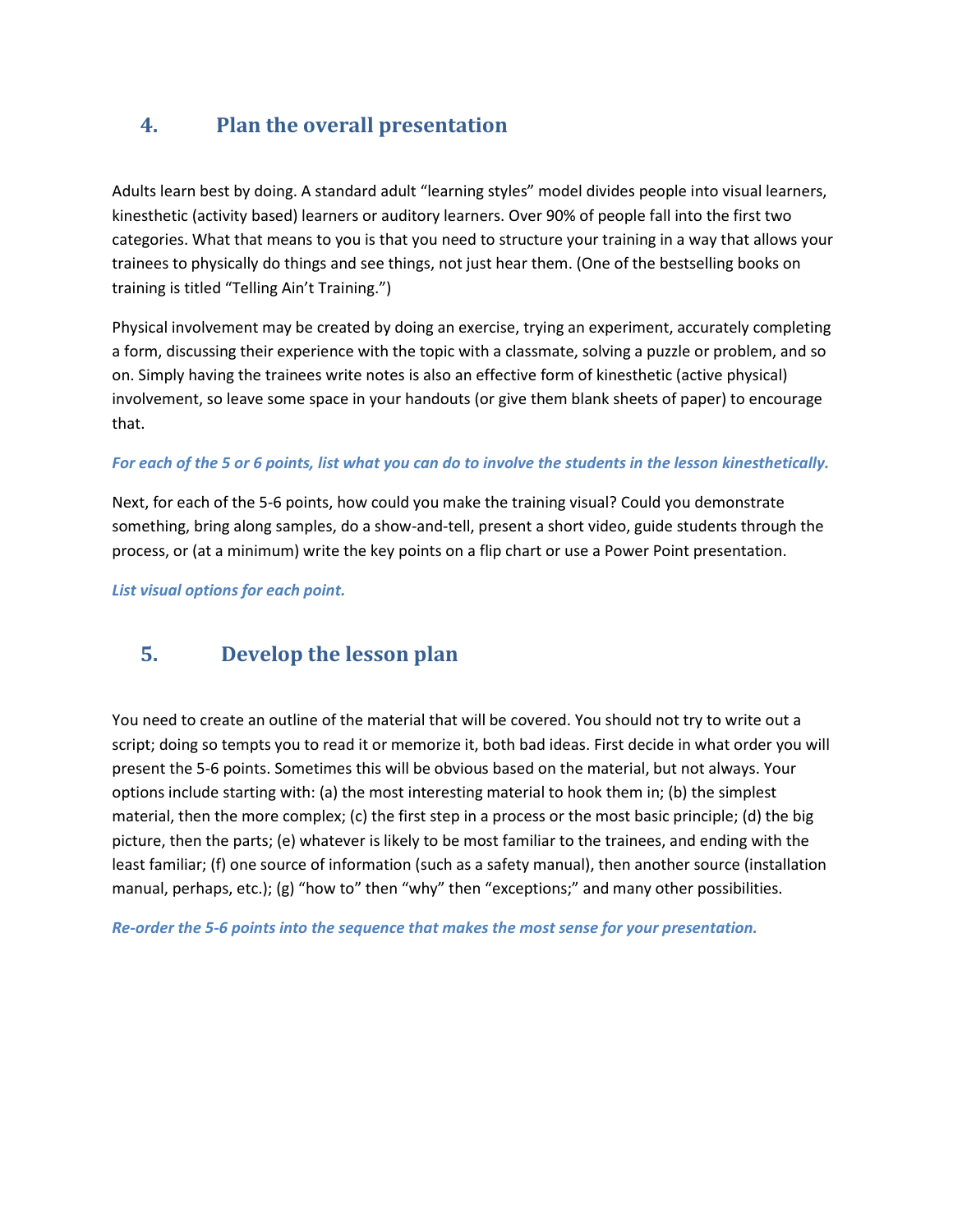#### **6. Work out the presentation details**

For each point you'll be covering, add notes about the process by which you intend to present the information, any references you are using (articles, names, page numbers, etc.). When you get to actually writing out your final lesson plan, it may be useful to work in two columns, the left being what you'll cover, and the right being how you'll cover it.

*Write out one or two ideas for each of the points on how you will present it during training.*

### **7. Prepare handout materials**

Decide what materials you will provide in written form for people to take back to the job. Handouts serve two basic purposes: (1) To provide detailed information which might be hard to write down during the training, and (2) To help guide people along as you go. Your handouts should start with an agenda or list of the points you will be covering. Information which is complex or things which need to be performed in a specific way due to regulations or safety should be spelled out in detail. A short list of references may be a good idea: Include your contact information (if you're willing to offer it), any web sites which offer technical information to support your presentation, any professional associations you've referenced, definitions of key words that might be new to the trainees, and so on.

Besides providing specific information, handouts should be also used to allow the participants to follow along more easily and to take notes on what they consider important. If you're using PowerPoint, one of the options can be to make handouts printed directly from your .ppt or .pptx files. The "3-to-a-page" choice in the software prints note taking lines beside each slide and gives people an exact copy of what you presented. If you do this, be sure to exclude any slides with copyrighted material from the handout and any that are superfluous for other reasons. When you distribute these, be sure to encourage people to add their own notes to the pages, and not to rely on only your presentation points. If you're not using PowerPoint, include spaces after each key idea for people to write their own notes.

*Make a list of any handouts you will use in this training session.*

#### **8. Prepare supporting visuals**

Don't just think "PowerPoint"® when we speak of visuals. While that can be a good technique, it is often overdone or badly done. The phrases "death by PowerPoint" and "Power pointless" have been coined by dazed trainees who have lost the will to participate. The greatest sins of PowerPoint use include: (1) Simply reading from the slides; (2) Too much information on the slides; and (3) Slides that are too cute.

To remedy those potential problems, follow these suggestions. Put only key phrases on the slides. They serve to help guide both the presenter and the participants along a logical path. Cover each point and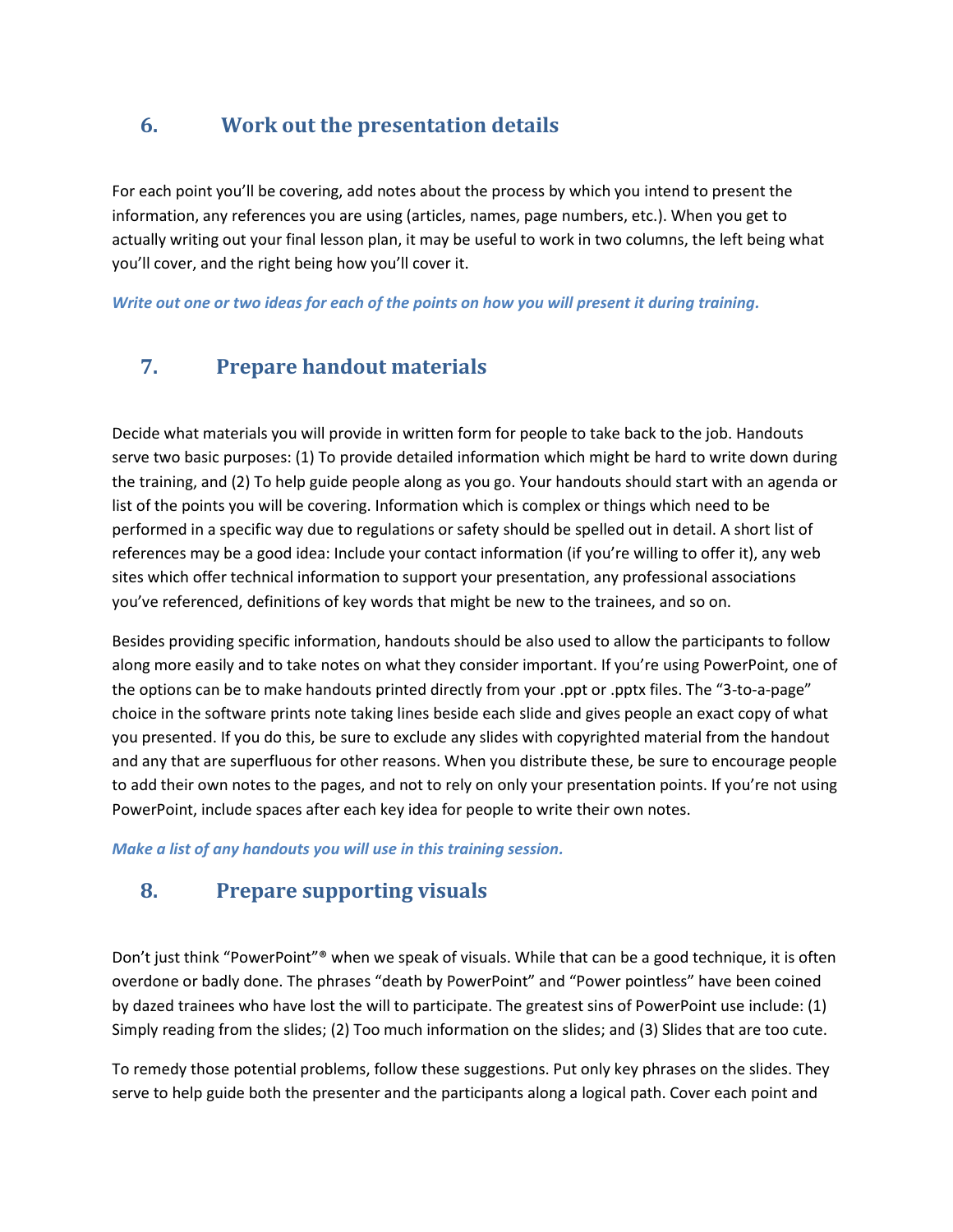explain or elaborate as necessary, but don't read what's on the screen. Slides that have more than a title and five lines need to be redesigned or divided into two slides. Over 30 words on a slide is seldom effective. Finally, in terms of avoiding cuteness, stick to simple designs and use dark print on white or very light backgrounds. Light text on dark is very hard to read. Use sans-serif fonts of at least 28 points. Keep graphics simple and avoid the graphics with motion which draw the eye from the text and quickly become tiresome.

Beyond projection slides, what else can you use as visuals? Physical models to simplify and demonstrate equipment use or other aspects of your training are often very useful. Use of a flip chart or whiteboard (chalkboard) can be a versatile support. Also, as mentioned earlier, samples or videos (only short ones in a two hour presentation) can be effective.

*List any visuals you will make or props you need to bring in such as models, blank forms, etc.*

# **9. Prepare questions for use as learning checks during training**

Good adult learning theory says that you should never go more than five to eight minutes in lecture or demonstration before pausing to do a learning check. Write out some questions you plan to ask the trainees *during the presentation* to insure that (1) they heard you, (2) understood you, and (3) can apply that information. You can use ideas from item 3, but also add some more specific questions to ask along the way.

Questions come in two broad categories: closed and open. A closed question has a specific answer, such as "Which OSHA form is filled out to report an injury on the job site?" They're easy to construct and get short, right or wrong answers from the class and can confirm the learning. Open questions may have more than one correct answer and require the trainees to apply, reorganize or extrapolate their knowledge. An example would be, "What criteria should you use in hiring a new employee?" This type of question will take longer to answer and may allow several trainees to contribute as they add to whatever first response is given. *Remember, pause in your lecture or demonstration every 5-8 minutes to use one or both types of questions.* It keeps learners engaged and confirms their learning.

*Write one or two questions you will use to check learning for each of the 5-6 points.*

# **10. Plan group activities**

There are a number of good reasons for using small group activities for trainees, even in a short training session. Adults learn from each other, and small groups facilitate that. People learn better when they are involved, and lecture or demonstration only do that minimally. The use of groups will vary the pace of the training and also encourage teambuilding – particularly helpful when your trainees work with each other on the job. Synergy can develop in a way that can't happen in a regular classroom. Even in a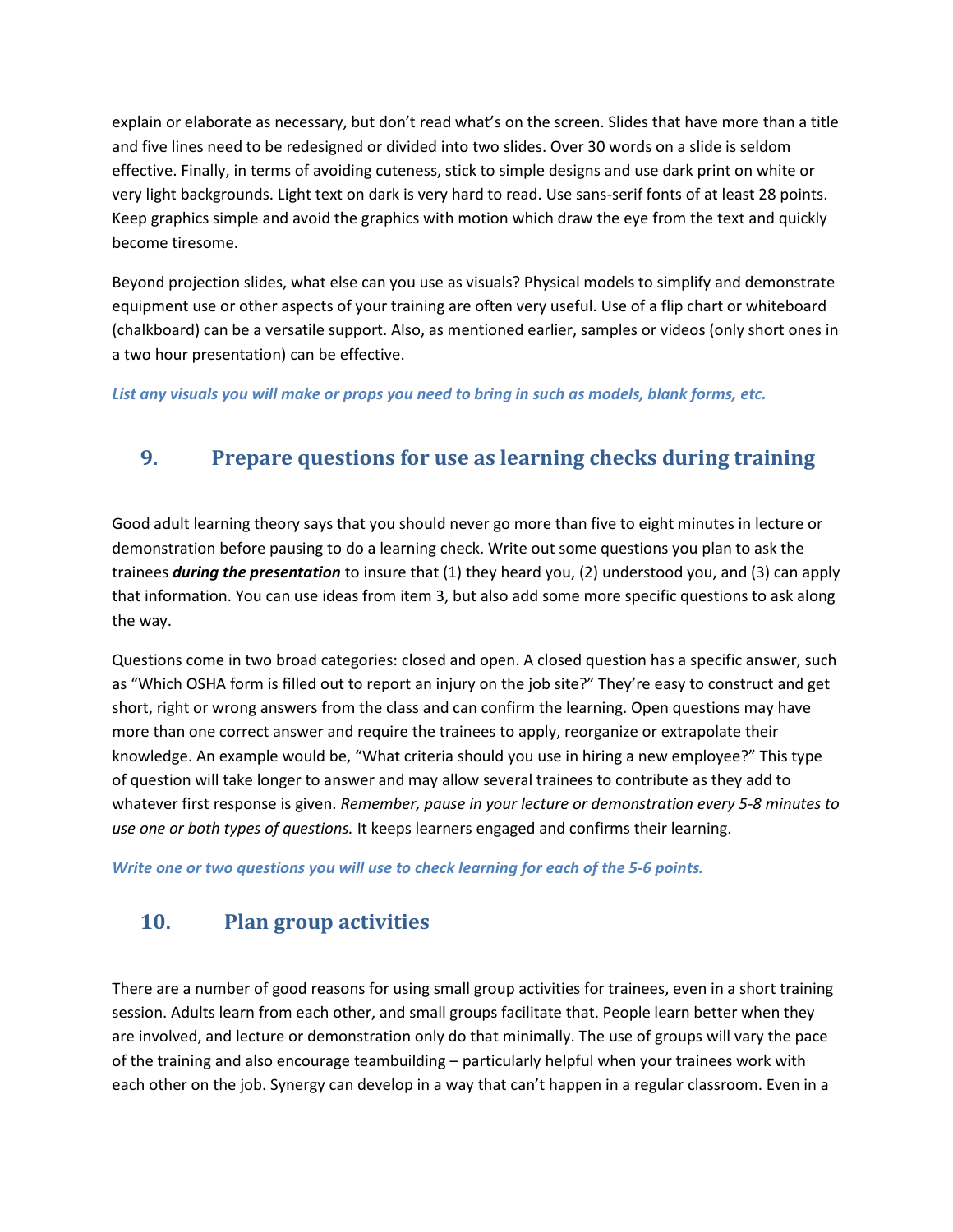short training program, you will have time for a couple of group efforts – even if it's just a brief "turn to your neighbor and discuss."

Ask yourself if you want to assign different topics to each group or the same topic to each? (The former makes the outbriefing more interesting.) Be specific about how you want them to function. Do you expect them to choose a person to summarize and report out? How much time will they have? Etc. Spend some time moving among groups to answer questions and keep them on track.

*Describe any one or two group activities you plan to use.*

# **11. Starting the program**

Decide what you'll do at the start of the class. In a session of only two hours, you will not want to spend much time with so-called "icebreakers." But since adults learn from others in the class and not just the instructor, it is probably worthwhile for both you and the trainees to get a sense of who is in the group and what experience they bring to share. Beyond learning about them (and them about you), you need to start with something relevant to the topic which will engage their attention.

Make a good first impression by being there early, welcoming them as they arrive, establishing your credibility with the topic, dressing the part, starting on time, and having all materials & visuals ready. If you are using a computer and projector, make sure to arrive in plenty of time to set up and test the operation. Also, have a "Plan B" in case the computer fails. Can you teach without it, can you get another unit or a quick response for tech help, or will you need to reschedule the session?

List at least four things you will do during the five minutes just before and just after class starts.

# **12. Closing the program & validating the learning**

After you've finished covering your last point, you still have at least three things to do. These are: (1) summarize what you've covered during the two hours and how it applies to them; (2) give them a chance to ask clarifying questions; and (3) ask your own questions – written or oral – which will confirm that they have heard, understood, and can apply what you have taught them.

It's always good to have something meaningful for trainees to do near the end of a program. You may want to have them develop an action plan of what they will do with this information once they return to their regular jobs, or some other activity such as creating a job aid or working on another brief project which will help ensure transfer of training to the workplace.

Throughout the program you should have been interactively asking questions at least every 5 to 8 minutes, and this will tell you if the trainees were following your presentation and able to respond correctly about facts, procedures and concepts you covered. At the very end, however, you need a more